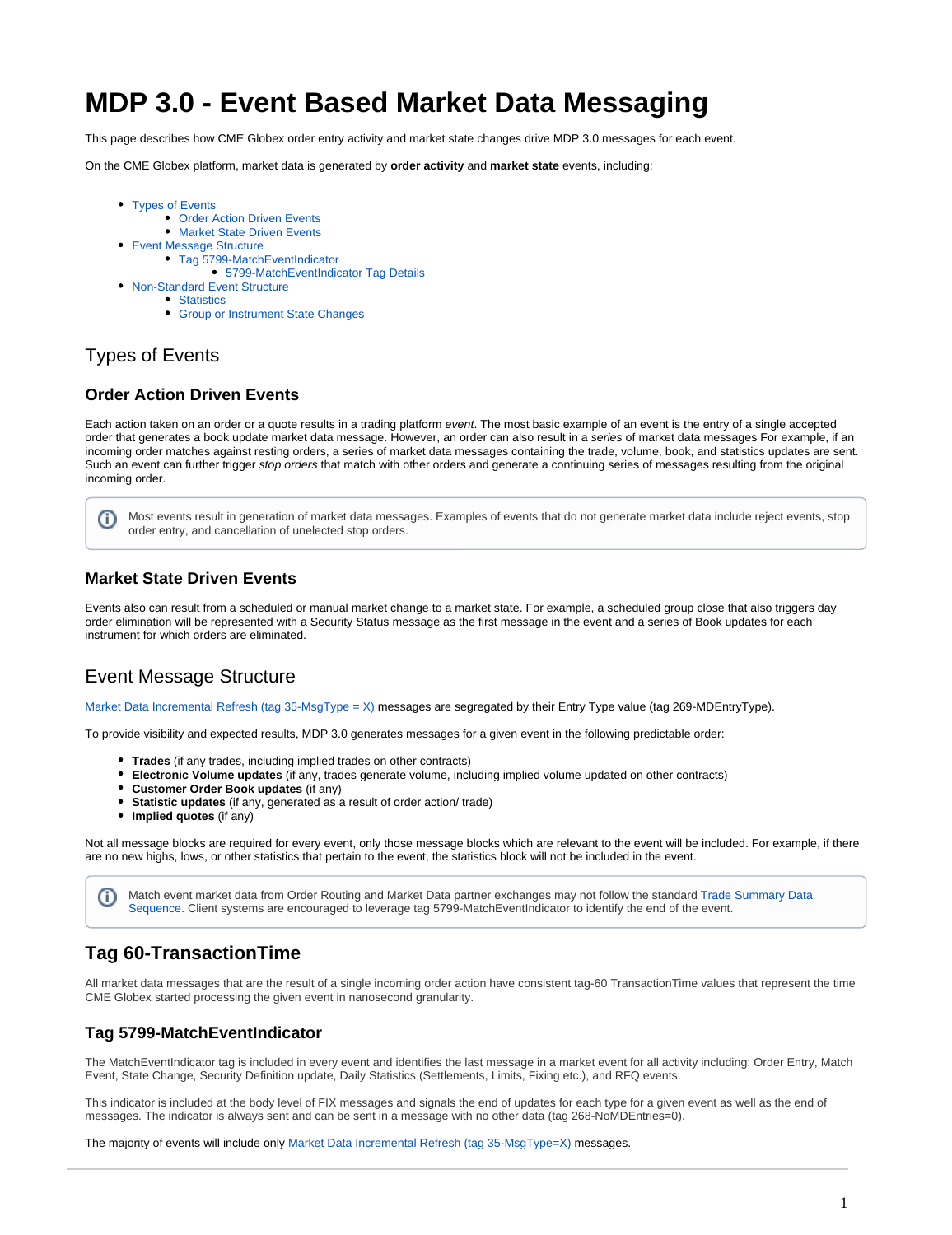Market Data Incremental Refresh messages are segregated by their Entry Type value (tag 269-MDEntryType). In the majority of events, the dissemination of the CME Globex event will be consistent and only include Market Data Incremental Refresh (tag 35-MsgType=X) messages. Not all message blocks are required for every event. Only those message blocks which are relevant to the event will be included.

Each incremental message in the event is flagged to indicate the following:

- Last trade for a given event
- Last volume update for a given event
- Last book update for a given event
- Last statistic update for a given event
- Last implied quotes for a given event
- Last message (any data) for a given event

#### <span id="page-1-0"></span>**5799-MatchEventIndicator Tag Details**

| Tag  | Name                    | <b>Examples</b>                                                     | <b>Description</b>                                                                                           |
|------|-------------------------|---------------------------------------------------------------------|--------------------------------------------------------------------------------------------------------------|
| 5799 | MatchEventIndi<br>cator | ex. 00000001 – end of trade summaries, not end of<br>event messages | Bitmap field of eight Boolean type indicators reflecting the end of updates for a<br>given CME Globex Event: |
|      |                         | ex. $10000100 -$ end of quotes, end of event                        | Bit 0: (least significant bit) Last Trade Summary message for a given event                                  |
|      |                         | ex. 00001000 – end of statistics, not the end of event              | Bit 1: Last electronic volume message for a given event                                                      |
|      |                         |                                                                     | Bit 2: Last customer order quote message for a given event                                                   |
|      |                         |                                                                     | Bit 3: Last statistic message for a given event                                                              |
|      |                         |                                                                     | Bit 4: Last implied quote message for a given event                                                          |
|      |                         |                                                                     | Bit 5: Message resent during recovery                                                                        |
|      |                         |                                                                     | Bit 6: Reserved for future use                                                                               |
|      |                         |                                                                     | Bit 7: (most significant bit) Last message for a given event                                                 |

## <span id="page-1-1"></span>**Non-Standard Event Structure**

The following Market Data messages can possibly cause an event, be included in the middle of the event, or be the last message of the event:

- Market Data Incremental Refresh (tag  $35$ -MsgType = X)
- Market Data Security Status (tag  $35-\text{MsgType} = f$ )
- Market Data Security Definition (tag 35-Msg Type = d)
- Market Data Request for Quote (tag  $35\text{-}MsgType = R$ )

### <span id="page-1-2"></span>**Statistics**

The following messages are considered **Session Statistics**:

- Session High Trade Price (tag 35=**X** & tag 269=**7**)
- Session Low Trade Price (tag 35=**X** & tag 269=**8**)
- Best High Bid (tag 35=**X** & tag 269=**N**)
- Best Low Ask (tag 35=**X** & tag 269=**O**)
- Opening Price (tag 35=**X** & tag 269=4)
- Indicative Opening Price and Quantity (tag 35=**X**, tag 269=**4** & tag 286=**5**)

The following messages are considered **Daily Statistics**:

- Settlement Prices Final and Preliminary (tag 35-MsgType =  $X & tag 269 = 6$ )
- Limits and Banding (tag 35-MsgType =  $\overline{X}$  & tag 269 = g)
- Open Interest (tag  $35-\text{MsgType} = X \& \text{tag } 269 = C$ )
- Cleared Volume (tag  $35-\text{MsgType} = X & \text{tag } 269 = B$ )
- Fixing Price (tag  $35$ -MsgType =  $X$  & tag  $269 = W$ )
- Volume Weighted Average Price (tag 35-MsgType = X & tag 269 = 9)

Daily statistics will not be grouped with the other statistics in an event because they may occur at any time during an event, and can either trigger or be triggered from an action that occurs during the event.

If the daily statistic is not the last message in the event, tag 5799-MatchEventIndicator will contain the value '00000000'. If it is the last message in the event, then tag 5799 will contain the value '10000000'.

#### <span id="page-1-3"></span>**Group or Instrument State Changes**